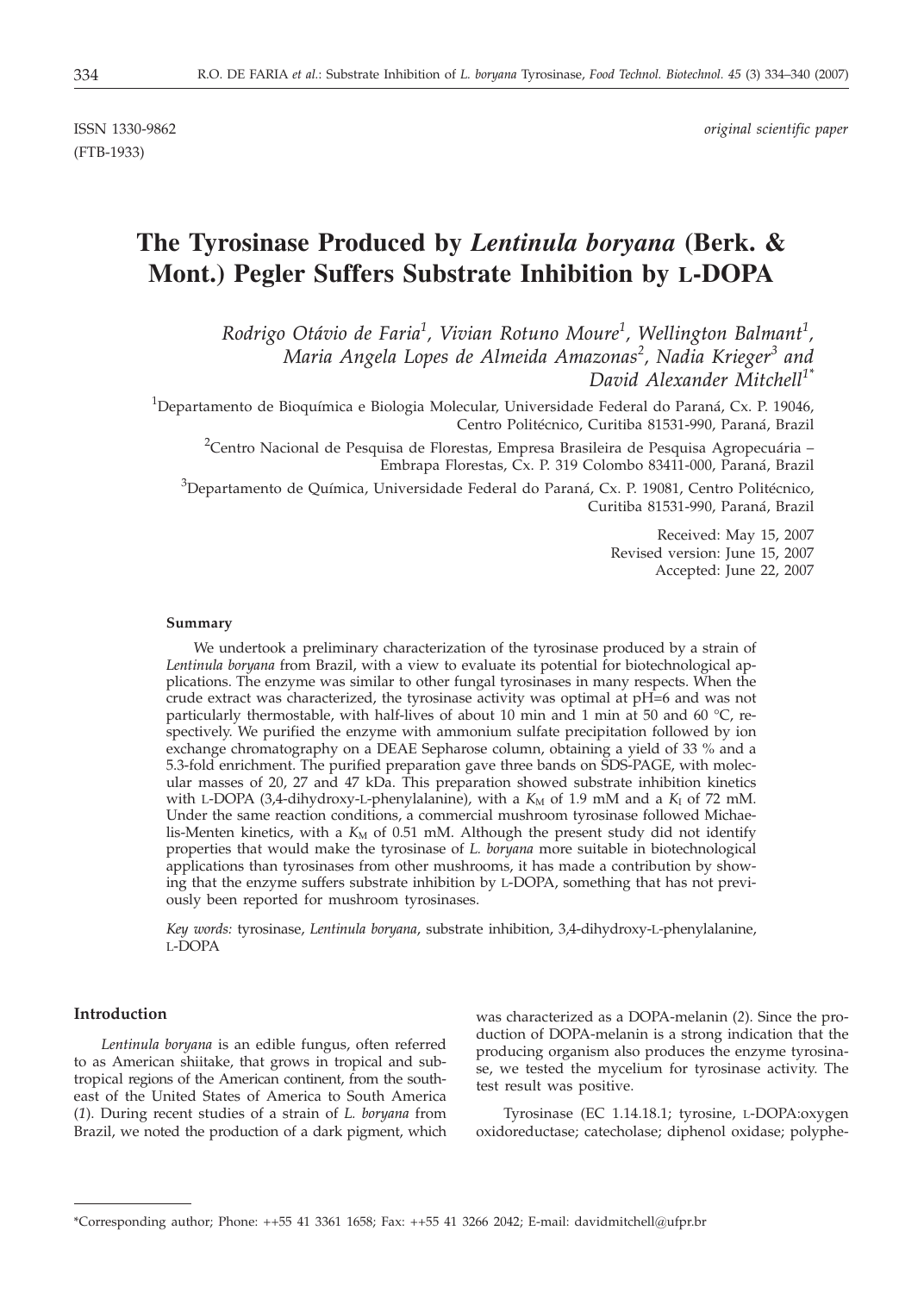nol oxidase) is a bifunctional copper-containing enzyme. In its first reaction with a phenolic substrate, it introduces a hydroxyl group into the *ortho* position of the aromatic ring. This activity is referred to as the monooxygenase or cresolase activity. In its second reaction, tyrosinase oxidizes the *o*-dihydroxy compound produced in the first reaction to an *o*-quinone. This activity is referred to as the diphenolase or catecholase activity (*3*). These activities have recently become of interest for use in several biotechnological applications (*4*–*6*). For example, the cresolase activity of tyrosinase has been used to produce L-DOPA (3,4-dihydroxy-L-phenylalanine) from tyrosine, L-DOPA being important in the treatment of Parkinson's disease. There has also been recent interest in the development of biosensors for phenolic compounds that work on the basis of the reaction of these compounds with immobilized tyrosinase (*4,5*). This idea has been extended to the development of systems in which immobilized tyrosinase is used to remove phenolic compounds from wastewaters (*6*).

In the present work, as an initial step in evaluating the biotechnological potential of the tyrosinase of *L. boryana*, we undertook a preliminary characterization of the enzyme. Although the enzyme did not have characteristics that would make it more suitable for biotechnological applications than other mushroom tyrosinases, it did show an interesting difference with respect to its kinetics, namely the fact that it suffered substrate inhibition with L-DOPA.

## **Materials and Methods**

#### *Microorganism*

The strain used in this work, *Lentinula boryana* CNPF 24, originally isolated from a collection made in the Atlantic Forest in the Brazilian State of Paraná, came from the macrofungi culture collection of Embrapa Florestas, Paraná, Brazil, where it was inoculated into logs of *Eucalyptus grandis* and then re-isolated from a fruiting body. The mycelium used in this work was maintained on potato dextrose agar (PDA) plates and stored at 4 °C.

# *Production and extraction of tyrosinase*

Mycelium of *L. boryana* was scraped from a plate with a wire loop and inoculated into 250-mL conical flasks containing 50 mL of a medium, modified from Fang and Zhong (*7*), which contained, in g/L of distilled water: glucose 35, peptone 5, malt extract 5,  $NAH_2PO_4·H_2O$  1,  $MgSO<sub>4</sub>·7H<sub>2</sub>O$  0.5 and thiamin chloride 0.05. Flasks were incubated in an orbital shaker at 120 rpm and 21 °C for 21 days. The mycelium from each flask was then recovered by filtration through a metal sieve and transferred into a 500-mL conical flask containing 100 mL of the same medium. These flasks were incubated in an orbital shaker at 120 rpm and 30 °C until the mycelium became dark (approximately 15 days). The dark mycelium was recovered by filtration through Qualy filters of 14-µm pore size under vacuum and then lyophilized. The lyophilized mycelium was resuspended in phosphate buffer (0.05 M, pH=6.8) and then passed three times through a French press at 1000 psi. The extract obtained in this

step was centrifuged at 5000×*g* in a Hitachi Himac (CR 21E) centrifuge. The supernatant after centrifugation represented the crude extract.

#### *Purification of the crude extract*

The crude extract was maintained on ice with agitation and ammonium sulfate was added slowly until 60 % of saturation. The solution was agitated overnight at 4 °C and then centrifuged at 10 000×*g*. The supernatant was discarded. The precipitate was resuspended in phosphate buffer (0.05 M, pH=6.8) and then dialyzed against the same buffer with a 6 kDa molecular mass cut-off dialysis membrane. The resulting preparation will be hereafter referred to as the dialyzed resuspended precipitate. A 5-mL sample of this dialyzed resuspended precipitate was applied to a 5×15 cm column containing DEAE Sepharose, equilibrated with phosphate buffer (0.05 M, pH=6.8) and then eluted with a stepwise gradient of NaCl (0 to 1.0 M in the same buffer). Fractions of 5 mL were collected. The fractions with the highest activity were pooled and then concentrated at 4000×*g* in Centricon tubes (exclusion limit of 5 kDa).

#### *Analytical methods*

The catecholase activities of the tyrosinase purified from *L. boryana* and of that purchased from Sigma-Aldrich Co. (Steinheim, Germany, hereafter referred to as commercial mushroom tyrosinase) were determined based on the method of Masamoto *et al.* (*8*), in which the formation of the final dopachrome product was monitored spectrophotometrically at 475 nm. The assay mixture contained an L-DOPA (3,4-dihydroxy-L-phenylalanine, Sigma- -Aldrich Co., Steinheim, Germany) concentration of 10 mM. The standard assay was done in 0.05 M phosphate buffer at pH=6.8 and 25 °C. In all cases initial velocities were calculated, the values being determined by adjusting a polynomial to the data and determining the tangent at zero time. A unit of activity (U) was defined as a variation of 0.01 in  $A_{475}$  per minute. In some cases activities were expressed as percentages of the highest enzyme activity obtained in the assay. The kinetic constants were determined using L-DOPA concentrations ranging from 0.25 to 30 mM.

SDS-PAGE was performed according to Laemmli (*9*), with 4.5 % (mass per volume) polyacrylamide in the stacking gel and 12.5 % in the separation gel. Molecular mass markers from 14.4 to 97 kDa (Amersham Pharmacia Biotech) were used. The gels were stained with Coomassie Brilliant Blue R250.

Protein concentrations in fractions were determined by the Bradford method (*10*). Bovine serum albumin was used to construct the standard curve.

## *Numerical methods*

Nonlinear regression was undertaken using the subroutine NLREG of TKSolver (Universal Technical Systems). This subroutine uses the Levenberg-Marquardt algorithm of nonlinear optimization, which begins by using the steepest descent method but later switches to the Newton method to ensure rapid convergence (*11*).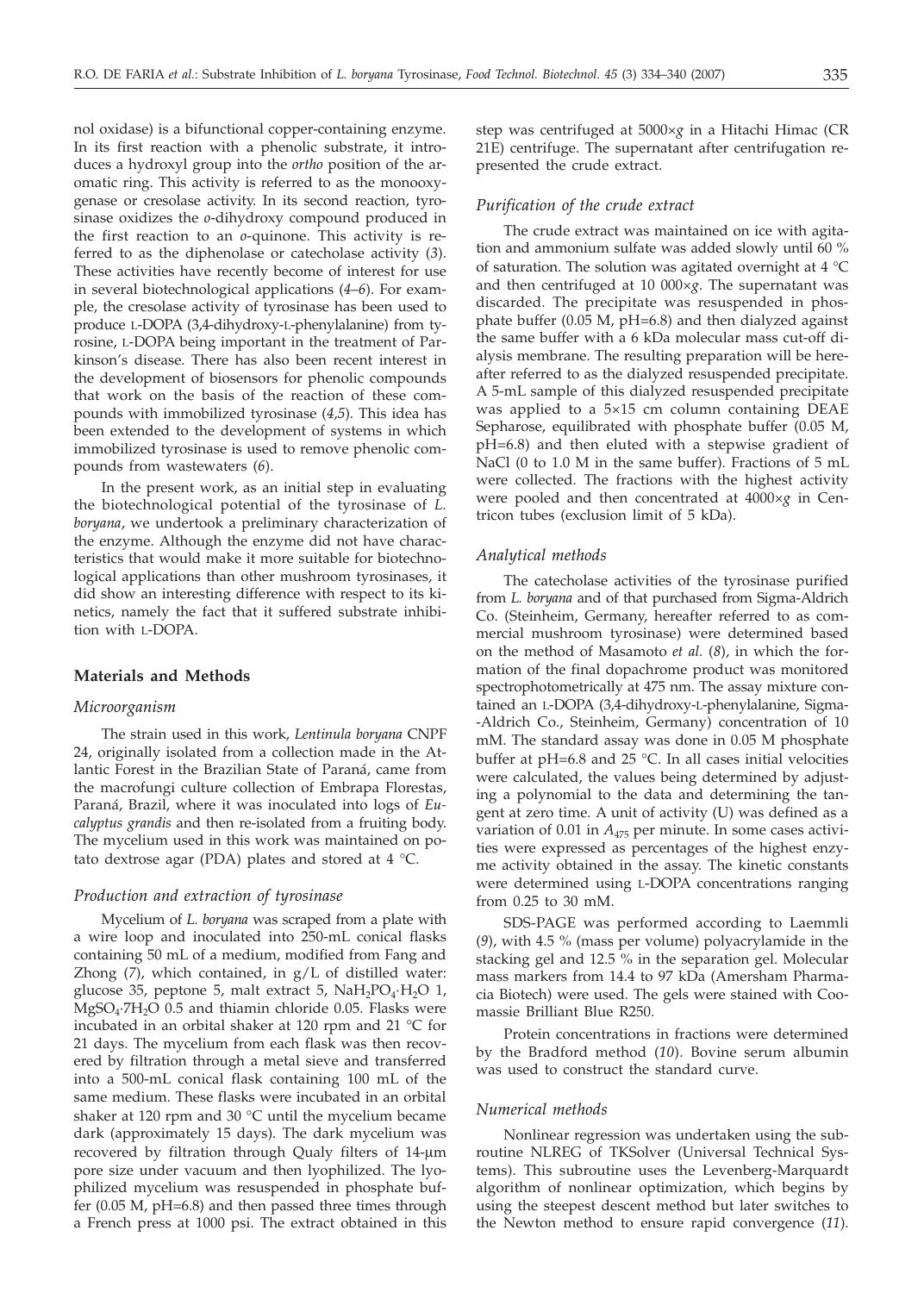Two equations were adjusted to the data, namely the classical Michaelis-Menten equation:

$$
v_{\rm o} = \frac{V_{\rm max}[S]}{K_{\rm M} + [S]}
$$
 / 1/

and the equation for substrate inhibition,

$$
v_{o} = \frac{V_{\text{max}}[S]}{K_{\text{M}} + [S] + \frac{[S]^2}{K_{\text{I}}}}
$$

The set of ordinary differential equations that constituted the mathematical model (presented later) was solved using the FORTRAN subroutine DASSL, which uses the backward differentiation method (*12*). The initial velocities were determined for the simulated reaction profiles in the same manner as described above for the experimental profiles.

### **Results**

## *Characterization of the crude extract*

Initially, we determined the effect of temperature and pH on the stability and activity of tyrosinase in the crude extract. Temperature had relatively little effect on the initial velocity over the range of 20 to 45  $^{\circ}$ C (Fig. 1). In the case of pH, the maximal activity occurred at pH=6 (Fig. 2). The relative activity remained high as the pH was decreased to 4.6; at this pH it was still above 70 %. However, at still lower pH values the relative activity fell sharply. Above pH=6, it fell relatively slowly, being approximately 70 % at pH=8.

The tyrosinase activity was not particularly thermostable. Fig. 3 shows the residual activity after a 10-minute incubation in 0.05 M phosphate buffer at pH=6.8, at temperatures ranging from 25 to 90 °C. At 25 °C the residual activity was 100 %. At 40 °C the residual activity was still above 90 %, but for higher temperatures the residual activity fell sharply, being around 10 % at 60 °C.



**Fig. 1.** Effect of temperature on the tyrosinase activity within the crude extract prepared from *L. boryana* CNPF 24*.* Assays were done in phosphate buffer (0.05 M, pH=6.8). The activity of the sample incubated at 40 °C was taken as 100 %



**Fig. 2.** Effect of pH on the tyrosinase activity within the crude extract prepared from *L. boryana* CNPF 24. Assays were done at 25 °C. The activity of the sample incubated at pH=6 in phosphate buffer was taken as 100 %. Key:  $(\Delta)$  phosphate buffer (50 mM) and (•) citrate-phosphate buffer (0.05 M)

Fig. 4 shows the kinetics of denaturation at 60 °C. Over the first two minutes the denaturation followed first order kinetics, with a half-life of 1.1 min, however, at longer times the residual activity was higher than a first order decay model would predict. A temperature of 25 °C was chosen for future assays since the enzyme shows good stability at this temperature over the duration of activity assays.

## *Partial purification of tyrosinase*

We decided to purify the enzyme further before characterizing its kinetics. To purify the enzyme, we resuspended the precipitate obtained after ammonium sulfate fractionation and dialyzed it. This dialyzed re-



**Fig. 3.** Stability of the tyrosinase activity within the crude extract prepared from *L. boryana* CNPF 24 as a function of temperature. Samples of the enzyme were incubated at pH=6.8 in phosphate buffer (0.05 M) at the given temperature for 10 min before the residual activity was determined. The activity of the original sample was taken as 100 %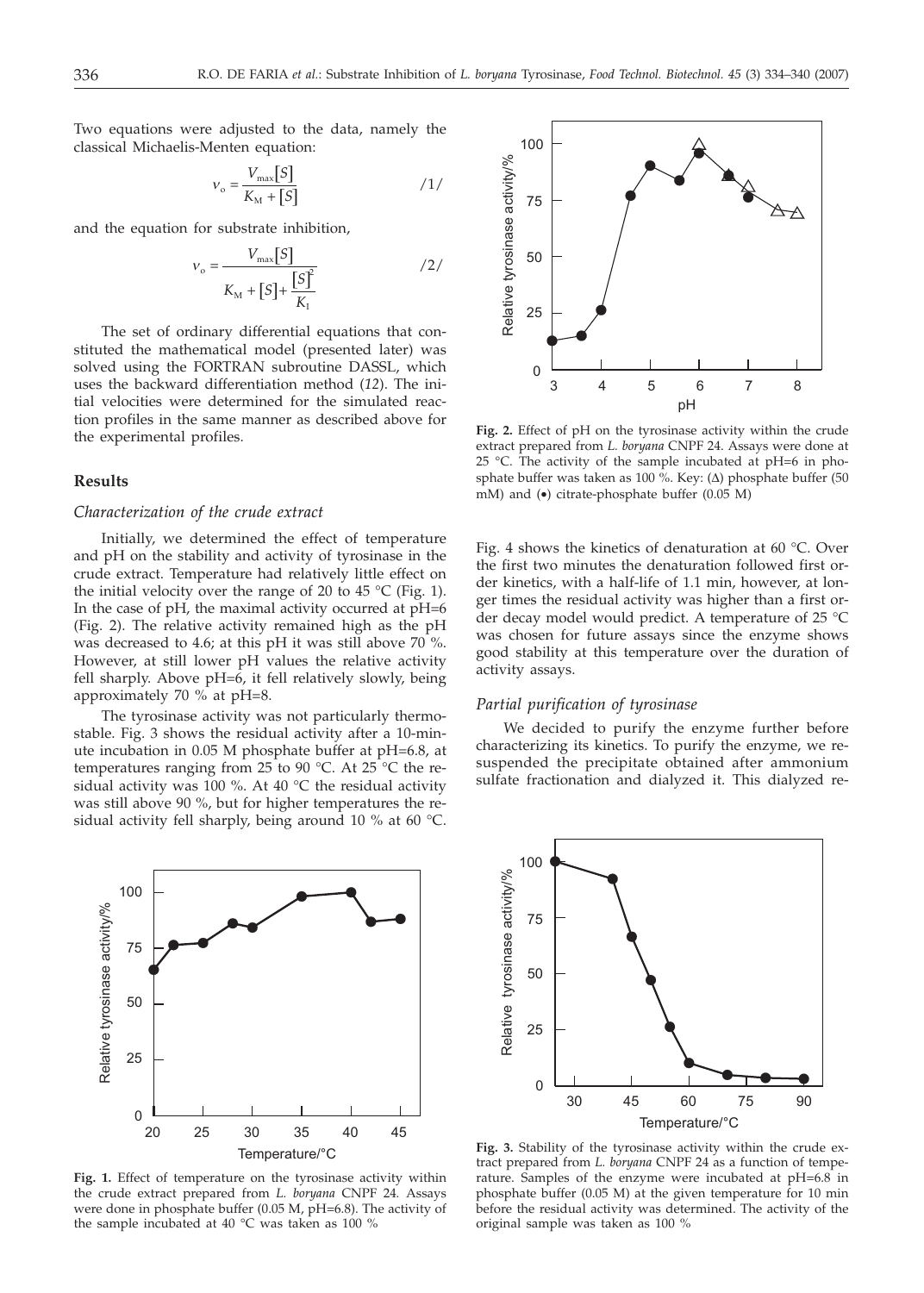

Fig. 4. Denaturation kinetics at 60 °C of the tyrosinase activity within the crude extract prepared from *L. boryana* CNPF 24. The enzyme was incubated in phosphate buffer (0.05 M, pH=6.8)

suspended precipitate still contained melanin. It was applied to a DEAE-Sepharose column and eluted with a stepwise-increasing NaCl gradient. The enzyme was eluted at 0.3 M NaCl (Fig. 5). This step separated the tyrosinase from the melanin, since the melanin remained in the column, not being eluted even at 1 M NaCl. In fact, the melanin was only eluted when 1 M NaOH was passed through the column.

This two-step purification scheme, involving ammonium sulfate precipitation and ion-exchange chromatography, resulted in a partially purified tyrosinase preparation, obtained by pooling fractions 9, 10 and 11 of Fig. 5 (*i.e.* the eluate between 40 and 55 mL). The total activity in this preparation was 33 % of that present in the



**Fig. 5.** Elution profile obtained after ion-exchange chromatography of the dialyzed resuspended precipitate obtained from *L. boryana* CNPF 24. Key: (∆) tyrosinase activity, expressed as a percentage of the fraction with the highest activity; (•) protein concentration; ( $\cdots$ ) NaCl gradient expressed as a percentage, with 100 % of the gradient corresponding to an NaCl concentration of 1 M

crude extract. The specific activity was improved 5.3- -fold, from 20.8 to 110.7 U/mg of protein. SDS-PAGE of this preparation gave three bands, with approximate molecular masses of 20, 27 and 47 kDa (Fig. 6).

# *Effect of substrate concentration on the partially purified tyrosinase*

The effect of substrate concentration on initial velocity was tested for the partially purified tyrosinase and the commercial mushroom tyrosinase. In the case of the tyrosinase from *L. boryana*, the Michaelis-Menten equation (Eq. 1) was not able to fit adequately to the data (Fig. 7A). In fact, at the highest substrate concentrations the activity decreased, suggesting substrate inhibition. The equation for substrate inhibition adjusted well to the data, with a  $K_M$  of 1.9 mM and a  $K_I$  of 72 mM. On the other hand, the commercial enzyme followed classical enzyme kinetics, with a  $K_M$  of 0.51 mM (Fig. 7B).

# *Kinetic modeling of the substrate inhibition of the tyrosinase of L. boryana*

Cabanes *et al.* (*13*) proposed a kinetic model for the action of frog epidermis tyrosinase on tyrosine and L-DOPA and provided estimates of the parameters of the model. We extended the part of their model that describes oxidation of L-DOPA by the inclusion of the classical mechanism that underlies the substrate inhibition equation, namely the ability of a second substrate molecule to bind to the enzyme-substrate complex to produce a ternary complex that is unable to catalyze the reaction. Note that tyrosinase can be in either of two forms, namely



**Fig. 6.** SDS-PAGE of partially purified *L. boryana* CNPF 24 tyrosinase. Key: lane 1 is the commercial mushroom tyrosinase (Sigma Co.); lane 2 is the crude extract obtained from *Lentinula boryana* CNPF 24; lane 3 is the resuspended precipitate; lane 4 is the pool of fractions 9, 10 and 11 obtained after ion-exchange chromatography. The two lanes marked *M*<sup>r</sup> correspond to molecular mass markers (Amersham Pharmacia Biotech)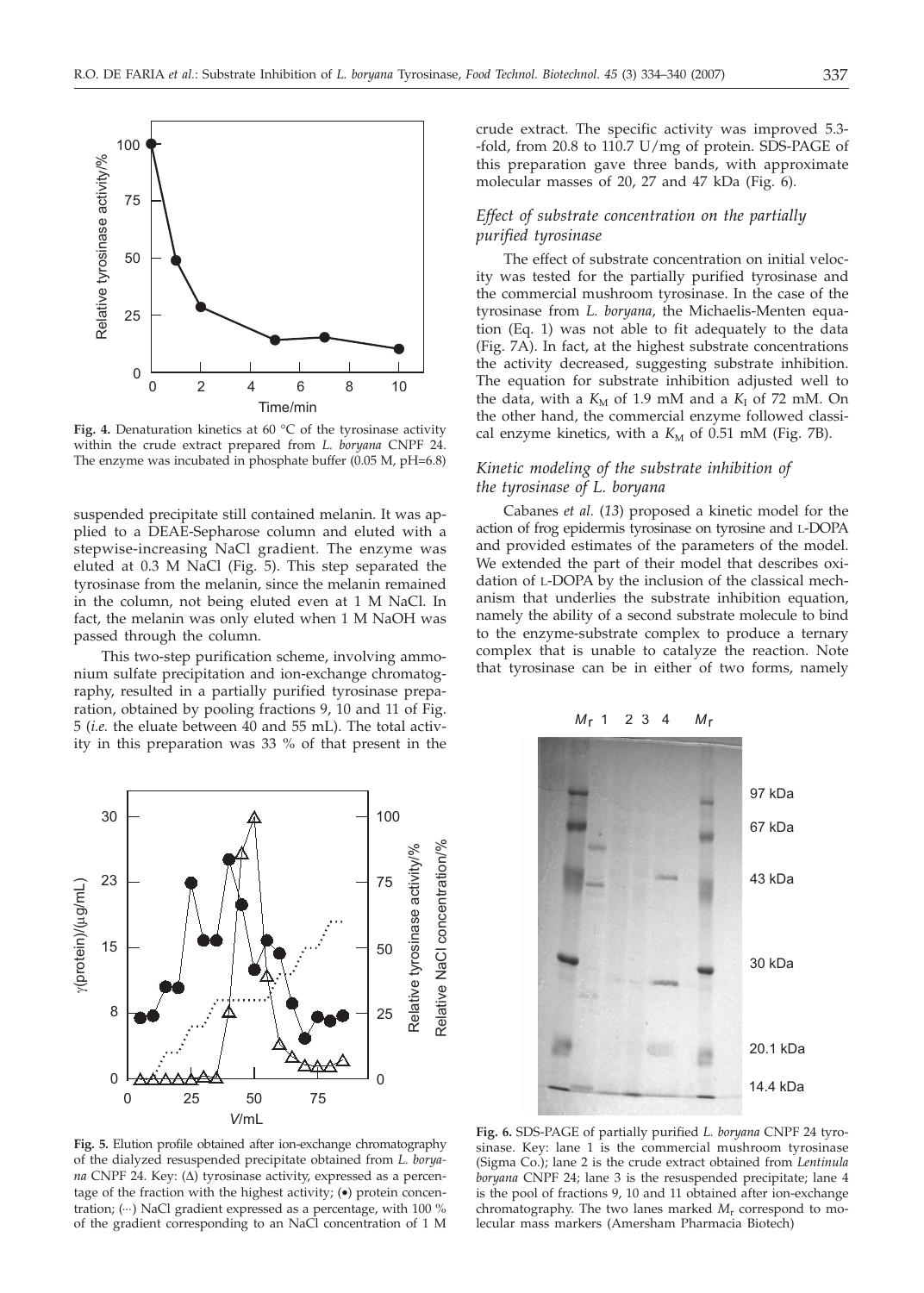

**Fig. 7.** Effect of substrate concentration on the initial velocities for reaction with L-DOPA of (A) the partially purified *L. boryana* CNPF 24 tyrosinase and (B) the commercial mushroom tyrosinase. Assays were done at pH=6.8 and 25 °C. In both cases the symbols represent the experimental data, the solid line represents the best fit of the substrate inhibition equation (Eq. 2) and the dashed line represents the best fit of the Michaelis-Menten equation (Eq. 1)

 $E_{\text{met}}$  and  $E_{\text{oxy}}$  both of which can bind L-DOPA (represented by D in this scheme). We assumed that both the  $E_{\text{met}}$ D and the  $E_{\text{ox}v}$ D complexes were able to bind an extra molecule of D, which results in the reaction scheme shown in Fig. 8.

This scheme is described by the following set of differential equations:

$$
\frac{d[D]}{dt} = k_3[E_{\text{oxy}}D] - k_4[E_{\text{oxy}}][D]
$$
  
\n
$$
-k_{10}[E_{\text{met}}][D] + k_9[E_{\text{met}}D] + 0.5k_{12}[Q]
$$
\n
$$
-k_{13}[E_{\text{oxy}}D][D] + k_{14}[E_{\text{oxy}}D_2]
$$
\n
$$
-k_{15}[E_{\text{met}}D][D] + k_{16}[E_{\text{met}}D_2]
$$
\n(3)

$$
\frac{d[E_{\text{oxy}}]}{dt} = k_3[E_{\text{oxy}}D] + k_{11}[E_{\text{met}}D] - k_4[E_{\text{oxy}}][D] \qquad /4/
$$

$$
\frac{d[E_{\text{met}}]}{dt} = k_9 [E_{\text{met}} D] - k_{10} [E_{\text{met}}] [D] + k_5 [E_{\text{oxy}} D] \qquad /5/
$$

$$
\frac{d[E_{\text{oxy}}D]}{dt} = k_4 [E_{\text{oxy}}][D] - k_3 [E_{\text{oxy}}D] - k_5 [E_{\text{oxy}}D] \qquad /6 /
$$
  

$$
-k_{13} [E_{\text{oxy}}D][D] + k_{14} [E_{\text{oxy}}D_2]
$$

$$
\frac{d\left[\mathbf{E}_{\text{me}t}\mathbf{D}\right]}{dt} = k_{10}\left[\mathbf{E}_{\text{me}t}\right]\left[\mathbf{D}\right] - k_{9}\left[\mathbf{E}_{\text{me}t}\mathbf{D}\right] - k_{11}\left[\mathbf{E}_{\text{me}t}\mathbf{D}\right]\quad/7/
$$
  
-k\_{15}\left[\mathbf{E}\_{\text{me}t}\mathbf{D}\right]\left[\mathbf{D}\right] + k\_{16}\left[\mathbf{E}\_{\text{me}t}\mathbf{D}\_{2}\right]

$$
\frac{d[E_{\text{oxy}}D_2]}{dt} = k_{13}[E_{\text{oxy}}D][D] - k_{14}[E_{\text{oxy}}D_2] \qquad \qquad /8/
$$

$$
\frac{d\left[\mathbf{E}_{\text{mei}}\mathbf{D}_2\right]}{dt} = k_{15}\left[\mathbf{E}_{\text{mei}}\mathbf{D}\right]\left[\mathbf{D}\right] - k_{16}\left[\mathbf{E}_{\text{mei}}\mathbf{D}_2\right] \tag{9}
$$

$$
\frac{d[Q]}{dt} = k_{11} [E_{\text{met}} D] + k_{5} [E_{\text{oxy}} D] - k_{12} [Q] \qquad \qquad /10/
$$

$$
\frac{d[\mathbf{P}]}{dt} = 0.5k_{12}[\mathbf{Q}] \tag{11/}
$$



**Fig. 8.** The scheme for reaction of tyrosinase with L-DOPA, modified from Cabanes *et al.* (*13*) in order to include substrate inhibition. Note that the enzyme can be in either of two forms,  $E_{\text{met}}$  or  $E_{\text{ox}w}$  both of which are capable of binding L-DOPA. Key: D is L-DOPA, P is the final product, dopachrome, Q is the intermediate product, dopaquinone;  $E_{oxy}D$  and  $E_{met}D$  are the catalytic enzyme-substrate complexes;  $E_{oxy}D_2$  and  $E_{met}D_2$  are the complexes that result from the binding of a second L-DOPA molecule to the enzyme-substrate complexes. These ternary complexes cannot catalyze the reaction

These equations were solved numerically, using the parameter values listed in Table 1. In the case of the constants associated with the formation of the  $E_{mef}D_2$ and  $E_{oxy}D_2$  complexes, it was assumed that the fundamental velocity constants were the same, independently of the enzyme being in the met or oxy form (*i.e.*  $k_{13}=k_{15}$ and  $k_{14} = k_{16}$ ), and that in both cases the ratio of the dissociation constant to the complex formation constant was equal to 72 (*i.e.*  $k_{14}/k_{13}=k_{16}/k_{15}=K_{1}=72$  mM). When this model was used to simulate the reactions, the predicted initial velocities were very close to the experimental values (Fig. 9).

## **Discussion**

Many of the characteristics of *L. boryana* tyrosinase are similar to those of other mushroom tyrosinases and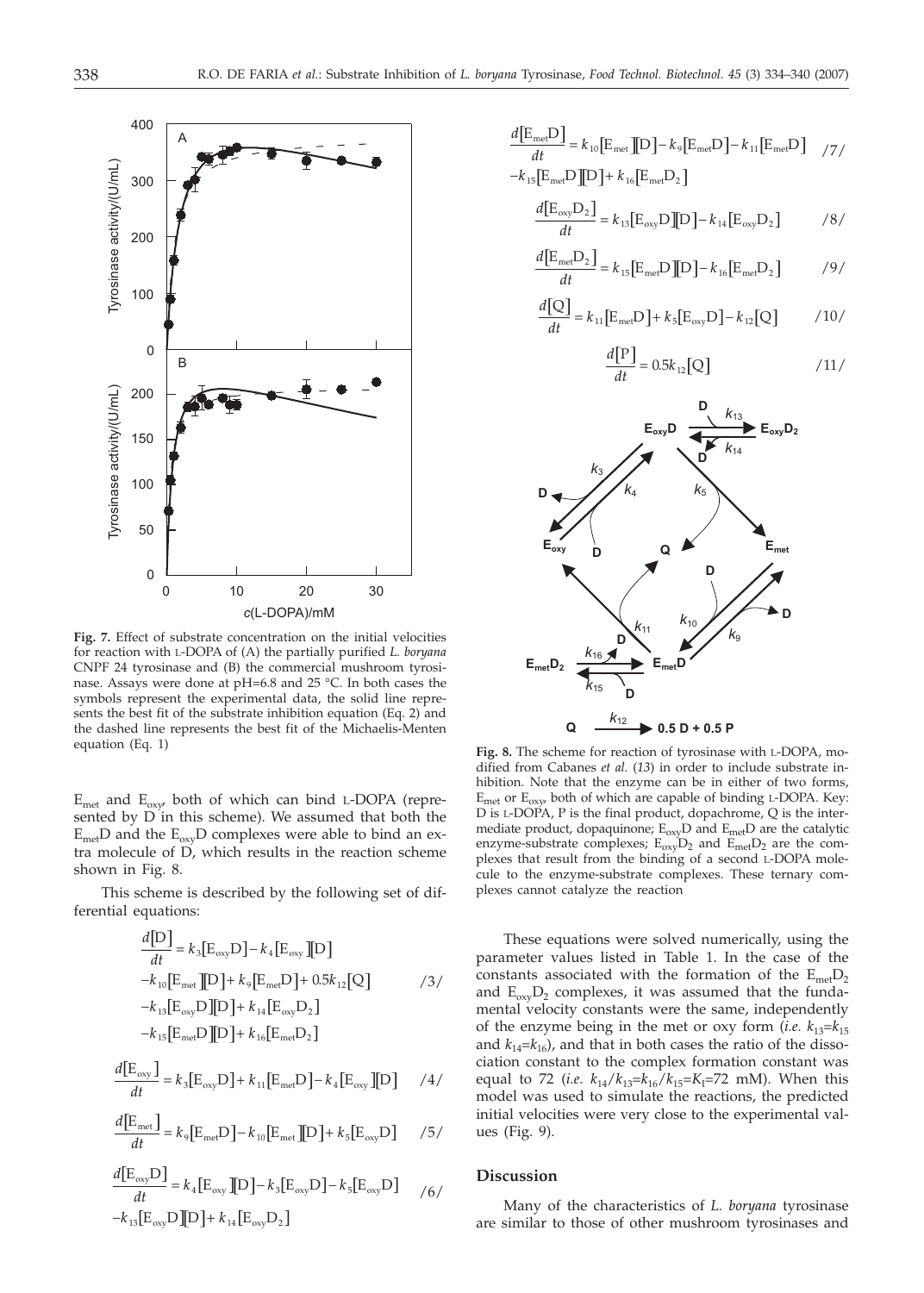| Kinetic constant* | Value and units             | Source    |
|-------------------|-----------------------------|-----------|
| $k_3$             | $10 s^{-1}$                 | (13)      |
| k <sub>4</sub>    | $10^5 M^{-1} \cdot s^{-1}$  | (13)      |
| $k_{5}$           | $10^2 s^{-1}$               | (13)      |
| kg                | $5s^{-1}$                   | (13)      |
| $k_{10}$          | $10^6 M^{-1} \cdot s^{-1}$  | (13)      |
| $k_{11}$          | $10^2 s^{-1}$               | (13)      |
| $k_{12}$          | $0.41 s^{-1}$               | (13)      |
| $k_{13}$          | $0.001 M^{-1} \cdot s^{-1}$ | this work |
| $k_{14}$          | $0.072 s^{-1}$              | this work |
| $k_{15}$          | $0.001 M^{-1} \cdot s^{-1}$ | this work |
| $k_{16}$          | $0.072 s^{-1}$              | this work |

Table 1. Values of the kinetic constants in the model used to describe substrate inhibition (see Fig. 8)

\*The same numbering system is used as that used by Cabanes *et al*. (*13*). Since they also included the reaction with L-tyrosine in their model, they had kinetic constants that are not included in the current model (namely  $k_1$ ,  $k_2$ ,  $k_6$ ,  $k_7$  and  $k_8$ )



**Fig. 9.** Simulation of substrate inhibition of the *L. boryana* tyrosinase. Key:  $\left( \bullet \right)$  experimental results;  $\left( \left( \leftarrow \right)$  predictions of the model of Cabanes *et al.* (*13*), modified to describe substrate inhibition

therefore we did not identify properties that would make it more suitable for biotechnological applications than other tyrosinases. A pH optimum in the vicinity of 6 to 7 was also found for the tyrosinases of *Pycnoporus sanguineus* and Portabella mushrooms (a large, brown variety of *Agaricus bisporus*) (*14*,*15*). The tyrosinase from *L. boryana* is less thermostable than that from *P. sanguineus*. The *P. sanguineus* enzyme had a half-life of 120 min at 50 °C (*14*), whereas Fig. 3 suggests that the 10-minute incubation time represented the half-life at 50 °C for the *L. boryana* enzyme.

The most interesting feature of the *L. boryana* tyrosinase identified in the current work is the occurrence of substrate inhibition in the reaction with L-DOPA. Although many mushroom tyrosinases have been kineti-

cally characterized, substrate inhibition of the catecholase activity with L-DOPA has not previously been reported. Typically, studies with L-DOPA as the substrate have shown that mushroom tyrosinases follow Michaelis-Menten kinetics, with  $K_M$  values varying from about 1 to 10 mM (*14*,*16*–*18*). On the other hand, the cresolase and catecholase activities of commercial mushroom tyrosinase have been reported to suffer substrate inhibition by L-tyrosine and 4-methylcatechol, respectively (*19*,*20*).

We were able to modify the model of tyrosinase kinetics proposed by Cabanes *et al.* (*13*) to describe substrate inhibition. In fact, the modified model fitted reasonably well to our data when we used the same values for the fundamental constants as they did, at least for those reaction steps that are common. This may appear surprising, since the two tyrosinases are from widely different sources, ours being from a mushroom while that of Cabanes *et al.* was from frog epidermis. However, the good fit is a coincidence that owes itself to the fact that our enzyme had a similar  $K_M$  to that of the frog epidermis enzyme.

It is interesting that the *L. boryana* tyrosinase shows substrate inhibition by L-DOPA whereas the commercial mushroom tyrosinase does not. An understanding of the reasons underlying this difference would only be possible with studies of substrate binding, such as that undertaken by Gamage *et al.* (*21*) with the enzyme SULT1A1; they obtained crystal structures in which a second molecule of the substrate, in this case *p-*nitrophenol, had bound to the active site. Such a study would identify the differences in the structures of the active sites of the two enzymes that are responsible for the different kinetic behavior. However, first it would be necessary to identify in which polypeptide or polypeptides the tyrosinase activity resides. Note that our finding of three bands in the SDS-PAGE after ion-exchange chromatography is not without precedent and that it is possible that more than one will show tyrosinase activity. Kanda *et al.* (*22*) obtained two activity peaks after ion exchange chromatography of an extract from *Lentinula edodes*. When the fractions corresponding to each peak were analyzed by partially denaturing SDS-PAGE, both had three bands that showed tyrosinase activity. Fully denaturing SDS- -PAGE of the same fractions gave bands at 15, 49 and 54 kDa for one fraction and 15, 50 and 55 kDa for the other.

## *Acknowledgements*

Rodrigo Faria, Vivian Moure, Nadia Krieger and David Mitchell thank the Brazilian National Council for Scientific and Technological Development (CNPq, Conselho Nacional de Desenvolvimento Científico e Tecnológico) for research scholarships. The authors thank the Brazilian Agricultural Research Corporation (Embrapa, Empresa Brasileira de Pesquisa Agropecuária) for financial support.

#### **References**

*1.* G. Guzmán, G. Mata, D. Salmones, C. Soto-Velazco, L.G. Dávalos, Cultivation of edible fungi. With special attention to tropical and subtropical species in agro-industrial by- -products and residues, IPN, Mexico, D.F., Mexico (1993) 150–153 (in Spanish).